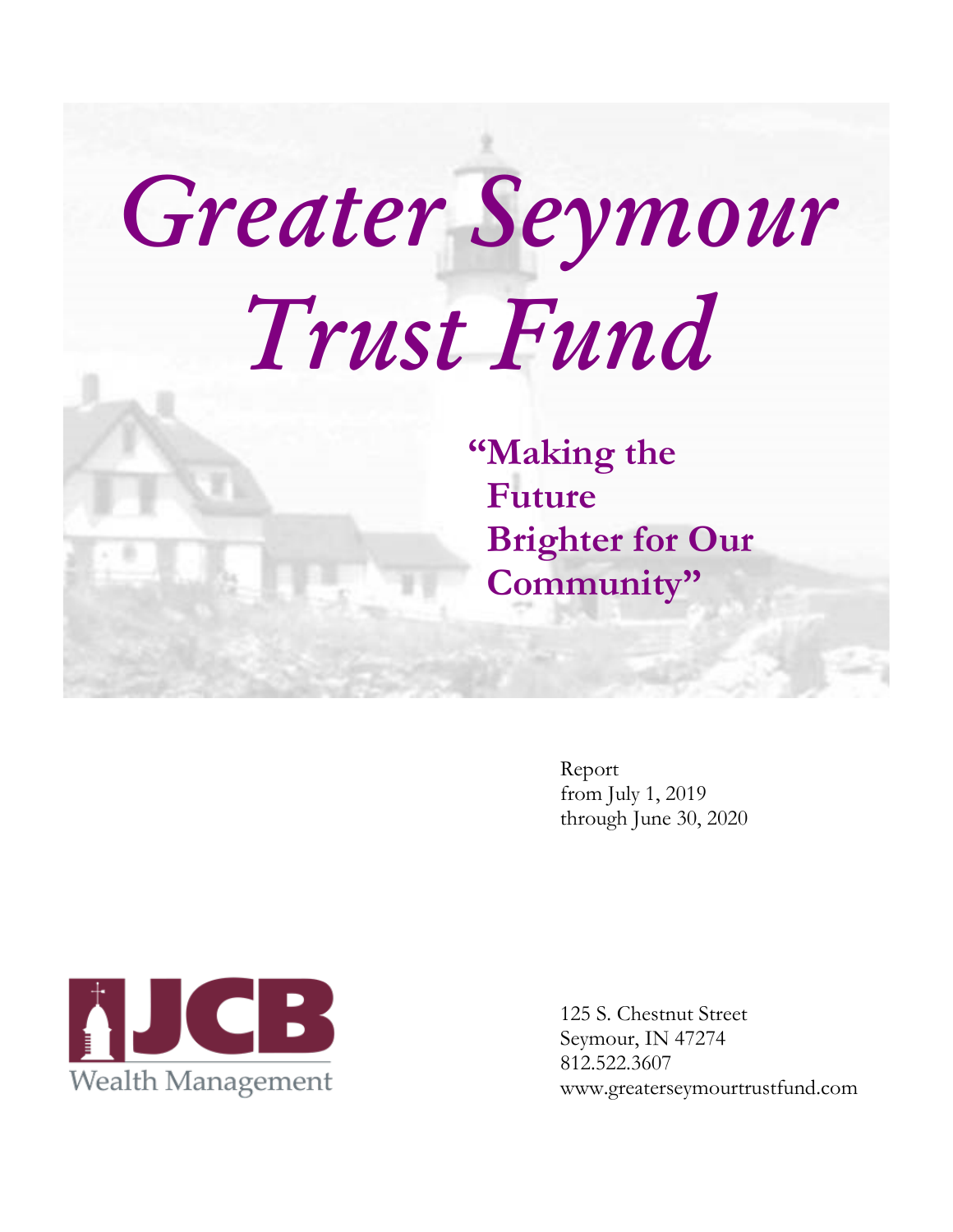Greater Seymour Trust Fund

"Making the Future Brighter for Our Community"



The Greater Seymour Trust Fund was established in 1969 by Mr. Elbert S. Welch to serve the charitable, cultural, scientific, religious, literary and educational needs of the community. A diverse Board of Managers administers the Greater Seymour Trust Fund and Jackson County Bank serves as its Trustee.

Since that time, many other charitable and community-minded people have donated money to the Fund, many to establish component or sub-funds for various purposes. There are currently 47 component funds in addition to the General Fund within the Greater Seymour Trust Fund that benefit all areas of Jackson County. In fact, there is no geographic limit on activities of the Greater Seymour Trust Fund and some component funds serve needs outside Jackson County and even outside Indiana.

Many of the component funds of the Greater Seymour Trust Fund were established to provide college scholarships. For the year ending June 30, 2020, 108 individuals were awarded scholarships totaling \$263,651. Those recipients included both new high school graduates who will be attending college and adults who are continuing their education.

The Greater Seymour Trust Fund also provides "special grants" to community organizations who request funds for projects which serve the public good in our community. In 2020 a total of \$24,000 was awarded to 31 organizations in Jackson County to aid with those projects. An additional \$259,287 in annual designated gifts was paid to local and non-local community organizations in 2020.

To learn more about the Greater Seymour Trust Fund, its component funds, how to contribute, or about establishing a component fund to suit your own charitable purposes, please visit www.greaterseymourtrustfund.com or call JCB Wealth Management at 812.522.3607.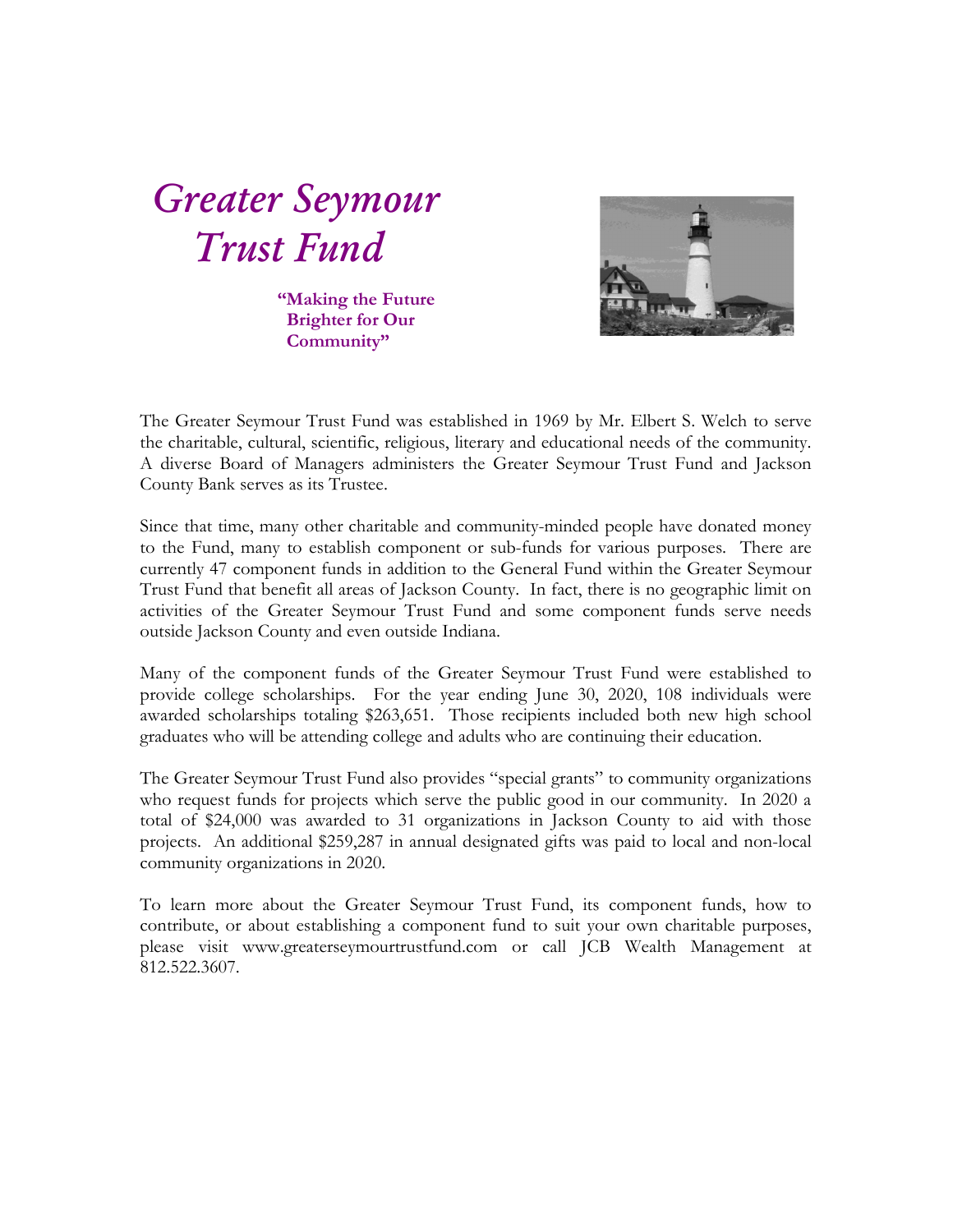### **GREATER SEYMOUR TRUST FUND ESTABLISHING A COMPONENT FUND**

Component Funds within the Greater Seymour Trust Fund (GSTF) may be established with a gift of ten thousand dollars (\$10,000.00) or more. Component Funds are generally established as endowment funds, which means the principal of the funds is generally not invaded and the income from the funds is used for distributions on a perpetual basis. Component Funds may also be established on a non-endowment, non-perpetual basis with approval of the Trustee.

The primary issue in establishing a Component Fund is setting guidelines which clearly describe the donor's purpose and wishes for the Fund's future operation. Such guidelines are generally provided in a "letter of understanding" signed by the donor and an acceptance signed by the Trustee. Topics that should be covered in this document include the following.

- **The name of the Component Fund**. We want to identify the fund based on the donor's wishes.
- **The identity of the donor.** Is the donor's name to be used in connection with the Fund? If the donor wishes to remain anonymous currently, is there a future time where the donor wishes to be recognized?
- The source of the gift. Is the gift to be a current gift of cash or other assets, or a future gift through a bequest in the donor's will?
- **Tenure of the Fund.** Is the Fund to be operated as a perpetual endowment fund or is to be used all, or in part, over a specific period of time?
- **The donor's intent and purpose.** Some donors describe a very specific purpose, such as providing scholarships for students seeking a degree in Engineering from Purdue University. Others describe a more general purpose such as scholarships for any higher education, or grants that benefit organizations serving special needs individuals. Are specific criteria for eligibility to receive gifts from the Fund to be established?
- **Who will make decisions for future gifts from the fund?** Will the fund be Donor Advised, with the donor providing direction, or will the donor appoint others who will do so? Will that direction be permanent or will that responsibility fall to the Trustee at some future time?

The Greater Seymour Trust Fund is a Private Foundation and makes gifts only to other charitable organizations and not to individuals. Donor Advised Funds may not make gifts that provide more than an incidental benefit to the donor, or any person designated by the donor, who has advisory privileges, a family member of those persons, or an entity in which the preceding persons have more than a 35% interest.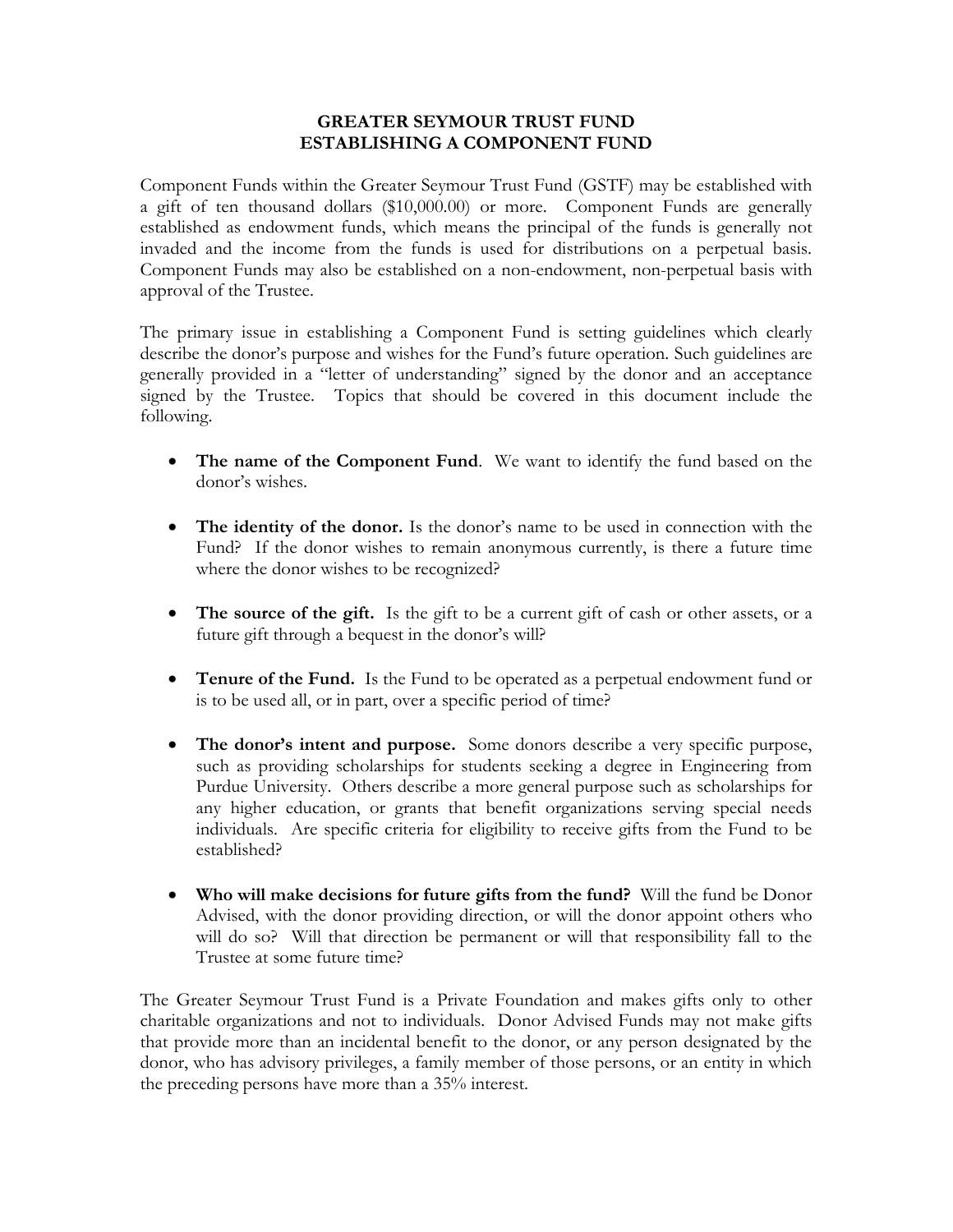### **GREATER SEYMOUR TRUST FUND LIST OF FUNDS**

The following Funds make up the Greater Seymour Trust Fund as of June 30, 2020:

General Fund - Gifts from various sources to be used for non-specified charitable purposes.

- 1. Evie Scott A bequest from Evie Scott to provide money for projects benefiting young people of Seymour. (ES)
- 2. Miriam Newkirk A bequest from Miriam Newkirk to provide money for projects benefiting youth of Seymour. (MN)
- 3. Hamilton Township Funds annually contributed by the Hamilton Township Alumni Association for scholarships for graduating seniors at Seymour High School from Hamilton Township. (HT)
- 4. Maude S. Welch A bequest by Maude S. Welch to award scholarships in the field of nursing to residents of Jackson County and fund educational programs for nurses through Jackson County Hospital. (MW)
- 5. Renee Hildreth Memorial used to award a scholarship to a graduating Seymour High School senior entering the field of journalism. (RH)
- 6.  $C.A.$  & Irene Bunker A bequest by the Bunkers to award scholarships to graduating seniors of Two Rivers High School of Two Rivers, Wisconsin. (CB)
- 7. Sherman H. & Lillian Berry Established by Waldron Berry in memory of his parents to award graduating seniors of Seymour High School scholarships in the field of business. (SB)
- 8. Janette Johnson Deal Memorials used to award a scholarship to a graduating senior of Seymour High School who will be attending Ball State University. (JD)
- 9. Kelso & Orpha Briner A bequest by Orpha Briner to award a scholarship to a graduating senior of Crothersville High School. (KB)
- 10. Jacie E. Hanner Humane Society A bequest by Jacie Hanner to be used for the benefit of the Humane Society of Jackson County. (JH)
- 11. Paul S. Hanner Established as a bequest by Jacie Hanner in memory of her husband Paul to award scholarships to graduating seniors of Seymour High School who desire to obtain advanced education. Awards are based on need, scholarship and character. (PH)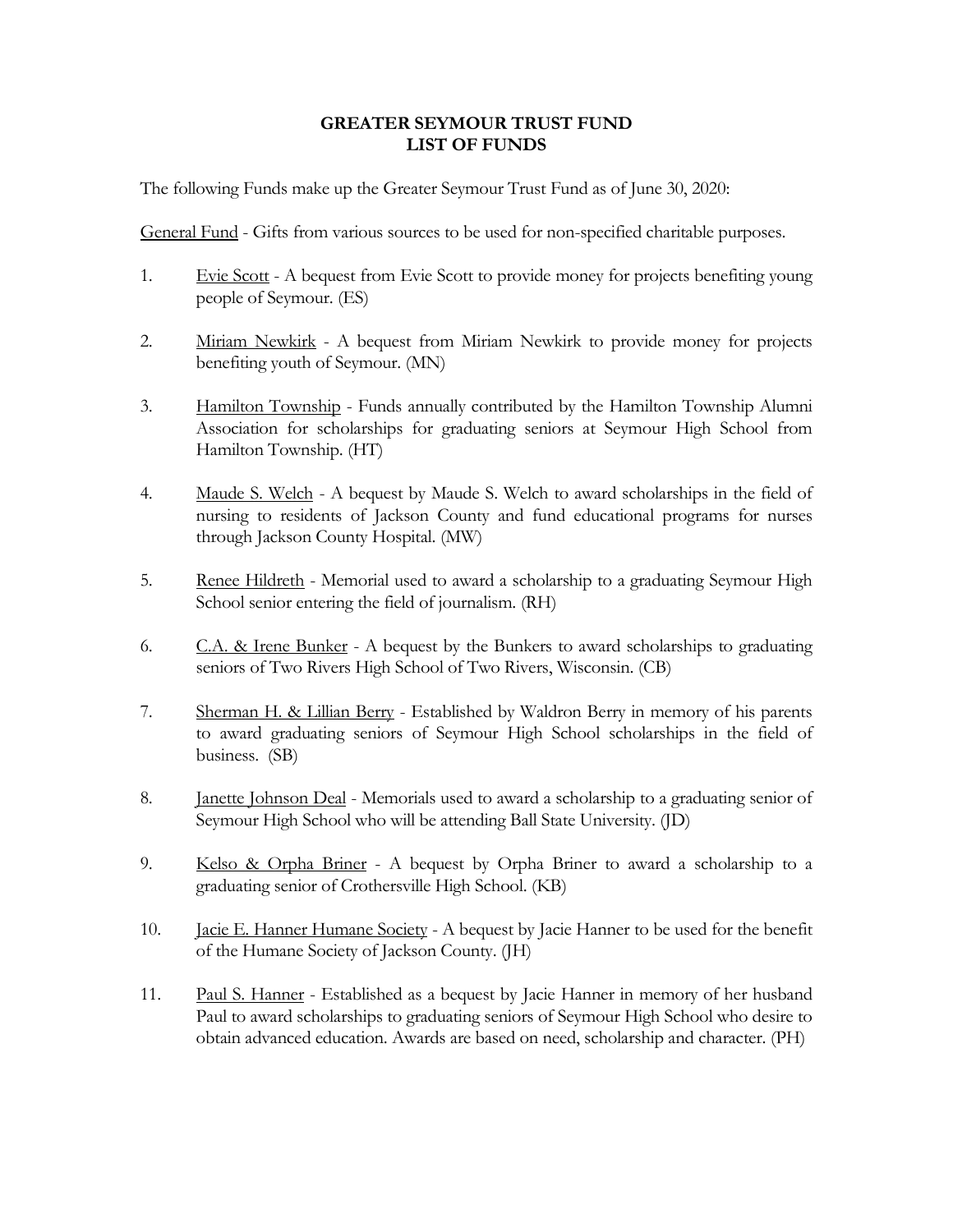- 12. Verna Robertson A bequest by Verna Robertson to benefit underprivileged children, elderly, physically handicapped or sick individuals in the townships of Hamilton, Jackson, Washington & Redding. (VR)
- 13. Dallas Tyler A bequest by Dallas Tyler to benefit needy widows and children of Seymour. (DT)
- 14. Brad A. Thompson Memorials used to award scholarships to graduating seniors of Seymour High School who will be attending Purdue University. (BT)
- 15. Lydia Mellencamp A bequest by Lydia Mellencamp to award scholarships to graduating seniors of Seymour High School who will be entering the field of nursing. (LM)
- 16. Boys & Girls Club of Seymour Funds for the benefit of the Boys & Girls Club of Seymour. (BGC)
- 17. Ben Everhart Memorials used to award scholarships to graduating seniors of Seymour High School. (BE)
- 18. Cyril O. & Ora E. Story A bequest from the Storys for scholarships to graduating seniors of Seymour High School. (CS)
- 19. Charles Forrest Foster Established by Mary Jo Foster in memory of her husband Charles to award a scholarship to a graduating senior of Seymour High School who will be attending Purdue University. (CF)
- 20. Mary Hatfield Glasson Established by Mary Hatfield Glasson to award scholarships to graduating seniors of Seymour High School. (MG)
- 21. **Joe & Arletta Cobb** A bequest by Arletta Cobb to award scholarships to Jackson County students attending college. (JC)
- 22. Anah C. & Willard A. Klakamp Bequests by the Klakamps to award scholarships to students graduating from Seymour Community Schools. (WAK)
- 23. Nellie Kloeker Fund Established under the will of Nellie Kloeker for scholarships in Seymour and grants for certain charitable purposes. (NK)
- 24. Ivan E. Frische Fund A bequest for scholarships to graduating seniors of Jackson County. (IF)
- 25. Ed and Betty Elsner, Jr. Humanitarian Fund Established by JCB to honor Mr. Elsner's many contributions to JCB. Fund is for the benefit of Anchor House, Community Provisions and Grace Fellowship. (EBE)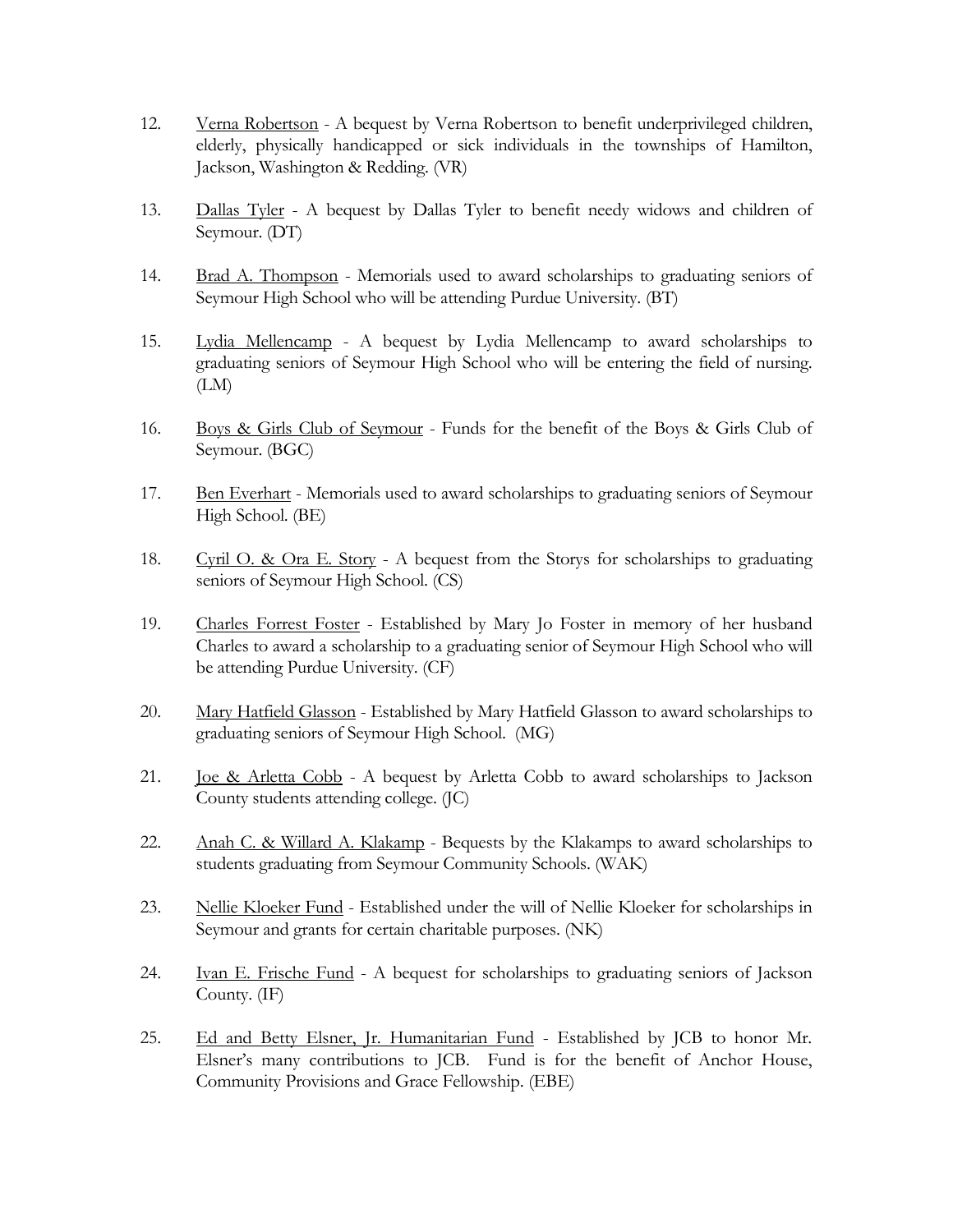- 26. Fred Kasting Fund Established under the Will of Fredrick H. Kasting as a bequest for the benefit of Developmental Services, Inc. and the American Cancer Society of Jackson County. (FK)
- 27. James T. Thompson Scholarship Fund Established by family and friends to grant scholarships to graduating students who are residents of Seymour and will attend Hanover or Purdue University. (JT)
- 28. St. Paul United Church of Christ Fund Established by St. Paul United Church of Christ for the benefit of Peace Lutheran Church. (SPU)
- 29. Amanda Stahl Fund Established by family and friends to provide scholarships to graduates of Jackson County high school students. Students must be pursuing a degree in Veterinary Science and/or Agriculture. (AS)
- 30. Louis G. & Nellie E. Bauer Fund Established under the Will of Nellie E. Bauer to provide scholarships to students at Seymour High School. (NNB)
- 31. Lauren Bayon Brown Memorial Scholarship Fund Established by family and friends of Lauren to provide scholarships to students graduating from Brownstown Central High School and Seymour High School in Jackson County, Indiana. (LBB)
- 32. MAKE A DIFFERENCE Scholarship Fund Established by an anonymous donor to provide scholarships to persons under the age of 20 who have the desire and determination to pursue higher education in order to have a career and standard of living/security that would surpass that of their family history. (MAD)
- 33. MAKE A DIFFERENCE Career Scholarship Fund Established by an anonymous donor to provide scholarships for college, advanced or technical training to adults who have the desire and determination to further their education in order to gain new skills, become more proficient in existing skills, advance in their field of employment, or seek a degree. (MAC)
- 34. Gilbert Kovener Fund Established with a bequest for scholarships to be awarded to students who reside in Jackson County. (GKF)
- 35. Deer Crossing Fund Established by an anonymous donor to provide annual distributions to qualified  $501(c)(3)$  nonprofit charities chosen by select members of the donor's family. (DC)
- 36. Richard H. Ruddick & Nancy E. King Fund Established to provide annual distributions to First Baptist Church of Seymour and Hayden Methodist Church in Hayden, Indiana. (RK)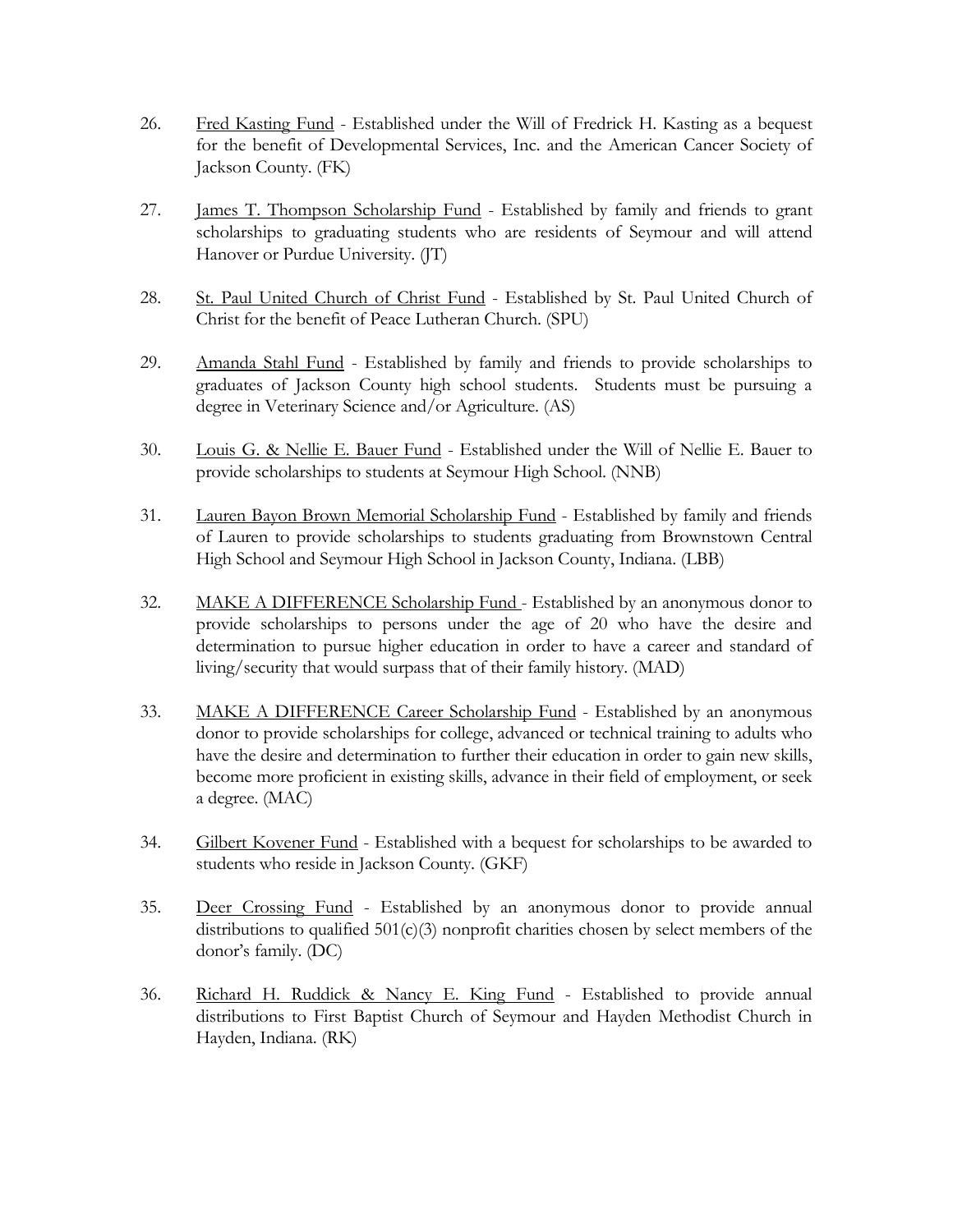- 37. Barney & Marguerite Scott Athletes Scholarship Fund Established by family and friends of Barney to provide scholarships to graduating seniors of Seymour High School who have received a varsity letter in any sport, and will attend a college in Indiana with a major in Education. (BS)
- 38. Sharon Bradford Anchor House Endowment Fund Established under the Will of Sharon Bradford to provide annual support for Anchor House, Inc. (SBA)
- 39. Patricia Woodard Tidd Scholarship Fund Established under the Will of Patricia Tidd to provide scholarships to graduating seniors of Seymour High School planning to attend a trade school, college, university or any institute beyond the high school level. (PWT)
- 40. Robert D. "Bob" Pollard Memorial Scholarship Fund Established by family of Bob Pollard to provide scholarships for college or advanced technical training to students seeking diplomas or certifications in diesel engine repair or general auto mechanics. Preference will be given to students working towards a diesel engine technician certification. (RDP)
- 41. Jill D. Carlson Fund Established by family of Jill D. Carlson to support organizations providing health care benefits to individuals suffering from mental illness in Bartholomew County, Indiana. Distributions will be made annually to Centerstone, Columbus Regional Health Foundation FBO Mental Health Action Team, Milestones Clinic, and Developmental Services. (JDC)
- 42. Mark and Elizabeth Owen Engineering Scholarship Fund Established under the Will of Elizabeth R. Owen to provide scholarships to residents of Jackson County, Indiana for attendance at the Purdue University School of Engineering as a full-time undergraduate student enrolled for the study of civil, mechanical or chemical engineering. (MEO)
- 43. John A. Marshall Memorial Scholarship Fund Established by the Columbus City Bank in Columbus, Indiana in memory of John A. Marshall. The fund will provide scholarships to students in Bartholomew County, Indiana seeking diplomas or certifications in any technical school, community college or major university in the United States. Eligible recipients must have participated in a high school band program. (JAM)
- 44. Youth Leadership of Bartholomew County Fund Established by the Board of Directors of Youth Leadership Bartholomew County in Columbus, Indiana. The fund will provide scholarships to students in Bartholomew County, Indiana seeking diplomas or certifications in any technical school, community college or major university in the United States. (YLB)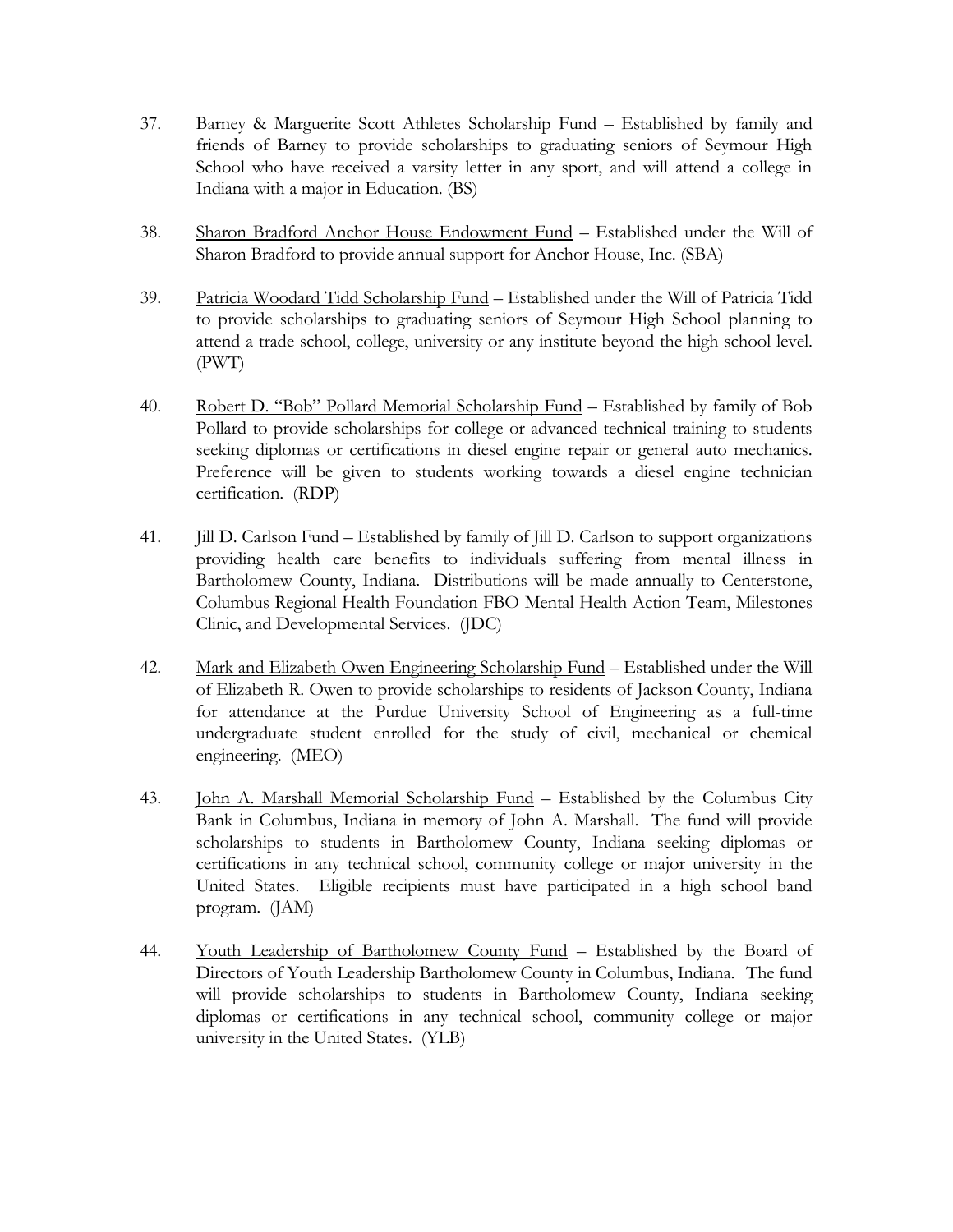- 45. The Seymour Rotary Fund Established by the Seymour Rotary Club of Seymour, Indiana to provide non-profit grants in support of the Club's mission, and to provide scholarships to students in Jackson County, Indiana. (SRF)
- 46. Garry & Mary Lou Estes Scholarship Fund Established by Estes Material Sales, Inc. in Hope, Indiana in memory of Garry Estes. This fund provides scholarships for residents of Hope, Indiana seeking diplomas or certifications in any technical or trade school, community college or major university in the United States. Preference is given to students working towards vocational or career-related certifications such as journeyman electrician or HVAC technician. (GME)
- 47. The Seymour Parks Fund Established by the Parks & Recreation Department of the City of Seymour in Seymour, Indiana. This grant fund collects donations which are to be expended for charitable expenses related to community-based projects such as the installation of trees, aquatics, trails, skateparks, or other charitable projects in the City of Seymour. (SPF)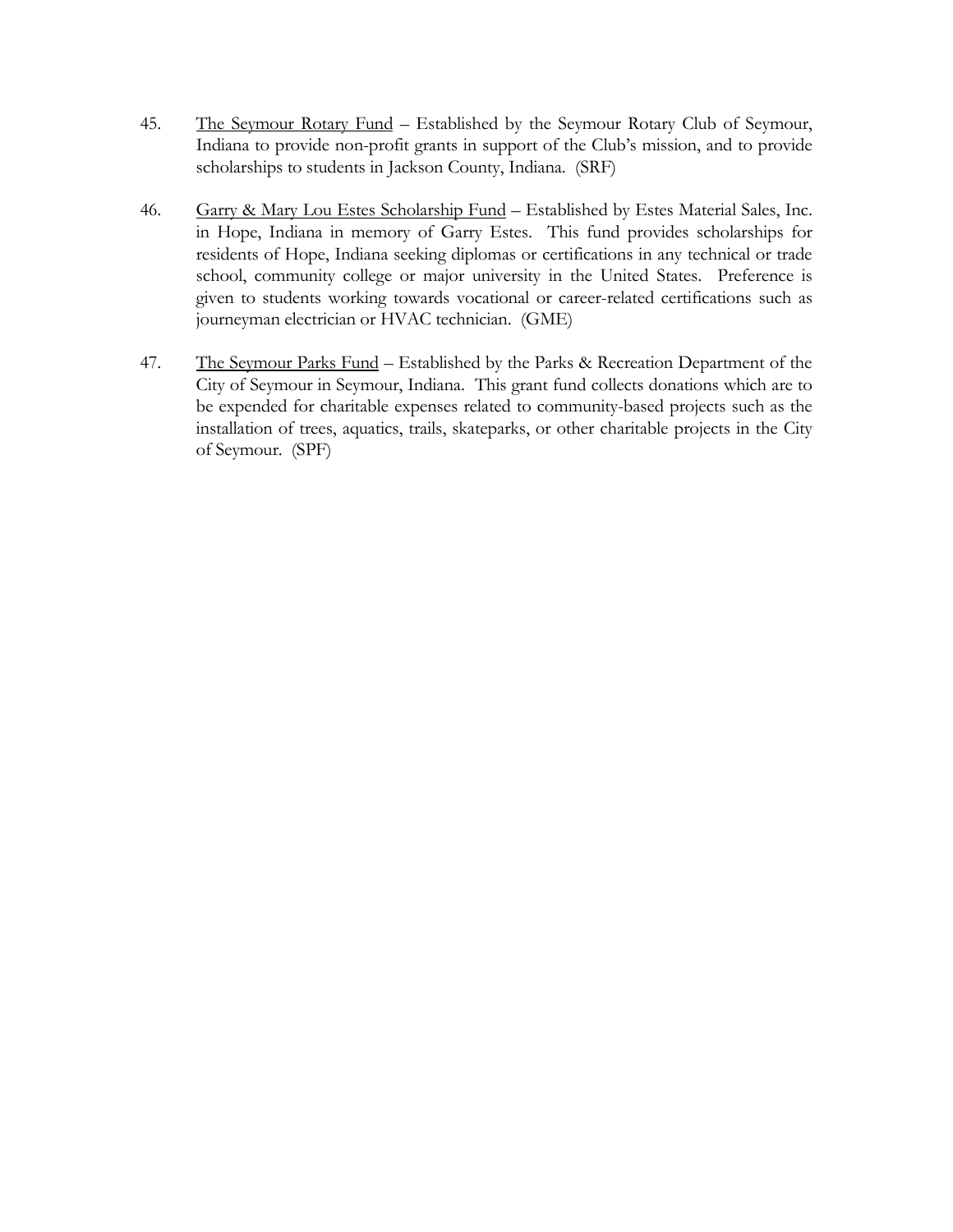## **GREATER SEYMOUR TRUST FUND GRANTS AND SCHOLARSHIPS ACTUAL DOLLARS PAID 6/30/2020**

|                               | Cumulative<br><b>Total Thru</b><br>6/30/19 | Number<br>Awarded | Current<br>Year | Number<br>Awarded | Cumulative<br><b>Total Thru</b><br>6/30/20 | Number<br>Awarded |
|-------------------------------|--------------------------------------------|-------------------|-----------------|-------------------|--------------------------------------------|-------------------|
| Scholarships Paid (ex-Bunker) | \$4,383,041                                |                   | \$253,751       |                   | \$4,636,792                                |                   |
| Bunker Scholarships Paid      | \$936,030                                  |                   | \$9,900         |                   | \$945,930                                  |                   |
| Total Scholarships Paid       | \$5,319,071                                | 3,043             | \$263,651       | 108               | \$5,582,722                                | 3,151             |
| Grants, Seminars, etc.        | \$2,077,621                                |                   | \$283,287       |                   | \$2,360,908                                |                   |
| TOTAL                         | \$7,396,692                                |                   | \$546,938       |                   | \$7,943,630                                |                   |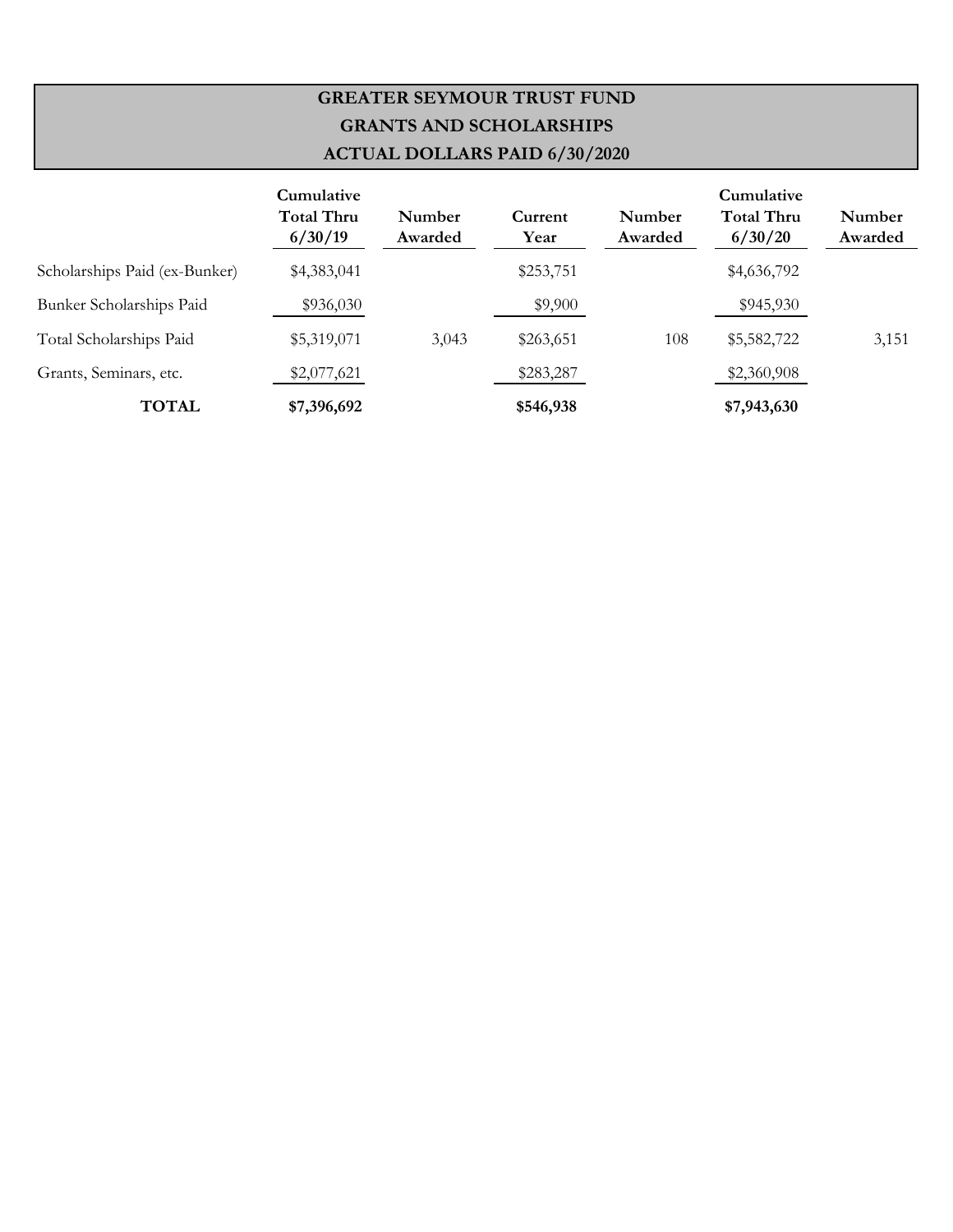# **GREATER SEYMOUR TRUST FUND SPECIAL GRANTS FROM 7/1/2019 TO 6/30/2020**

| Fund                 | Designated Use      | <b>Allocated Funds</b> |
|----------------------|---------------------|------------------------|
| Evie Scott (ES)      | Youth               | \$3,100.00             |
| Miriam Newkirk (MN)  | Youth               | \$850.00               |
| Verna Robertson (VR) | Youth               | \$800.00               |
| Nellie Kloeker (NK)  | Any use             | \$13,250.00            |
| Maude Welch (MW)     | SMC/Nurses Training | \$6,000.00             |
|                      | <b>Total Grants</b> | \$24,000.00            |

| No. | Recipient                                 | Fund                            | <b>Grant Amount</b> |
|-----|-------------------------------------------|---------------------------------|---------------------|
| 1.  | Actors Community Theater of Seymour, Inc. | $\ensuremath{\text{NK}}\xspace$ | \$750.00            |
| 2.  | Anchor House, Inc.                        | ES, NK                          | \$795.00            |
| 3.  | ARC of Jackson County                     | $\ensuremath{\text{NK}}\xspace$ | \$400.00            |
| 4.  | <b>Big Brothers Big Sisters</b>           | ES                              | \$750.00            |
| 5.  | Child Care Network, Inc.                  | $\mathop{\hbox{\rm ES}}$        | \$591.99            |
| 6.  | City of Seymour - Parks & Rec Dept.       | $\ensuremath{\text{NK}}\xspace$ | \$600.00            |
| 7.  | Community Agency Building, Inc.           | $\ensuremath{\text{NK}}\xspace$ | \$750.00            |
| 8.  | Community Provisions of Jackson County    | $\ensuremath{\text{NK}}\xspace$ | \$750.00            |
| 9.  | Developmental Services, Inc.              | $\ensuremath{\text{NK}}\xspace$ | \$500.00            |
| 10. | Freeman Army Airfield Museum              | $\ensuremath{\text{NK}}\xspace$ | \$550.00            |
| 11. | Human Services, Inc.                      | $\ensuremath{\text{NK}}\xspace$ | \$750.00            |
| 12. | Humane Society of Jackson County          | $\ensuremath{\text{NK}}\xspace$ | \$500.00            |
| 13. | Immanuel Lutheran School                  | $\mathop{\hbox{\rm ES}}$        | \$550.00            |
| 14. | Jackson County Head Start                 | ES                              | \$500.00            |
| 15. | Jackson County Public Library             | $\ensuremath{\text{NK}}\xspace$ | \$500.00            |
| 16. | Jackson County United Way                 | $\ensuremath{\text{NK}}\xspace$ | \$550.00            |
| 17. | Lutheran Community Home, Inc.             | $\ensuremath{\text{NK}}\xspace$ | \$550.00            |
| 18  | Mental Health America                     | $\ensuremath{\text{NK}}\xspace$ | \$500.00            |
| 19. | <b>READ</b> Jackson County                | $\ensuremath{\text{NK}}\xspace$ | \$550.00            |
| 20. | Redeemer Lutheran Church Foundation       | $\ensuremath{\text{NK}}\xspace$ | \$700.00            |
| 21. | Reins to Recovery                         | $\ensuremath{\text{NK}}\xspace$ | \$700.00            |
| 22. | Riverview Cemetery                        | $\ensuremath{\text{NK}}\xspace$ | \$476.94            |
| 23. | Sandy Creek Christian Academy             | $\mathop{\hbox{\rm ES}}$        | \$500.00            |
| 24. | Seymour Community School Corporation      | ES, MN                          | \$500.00            |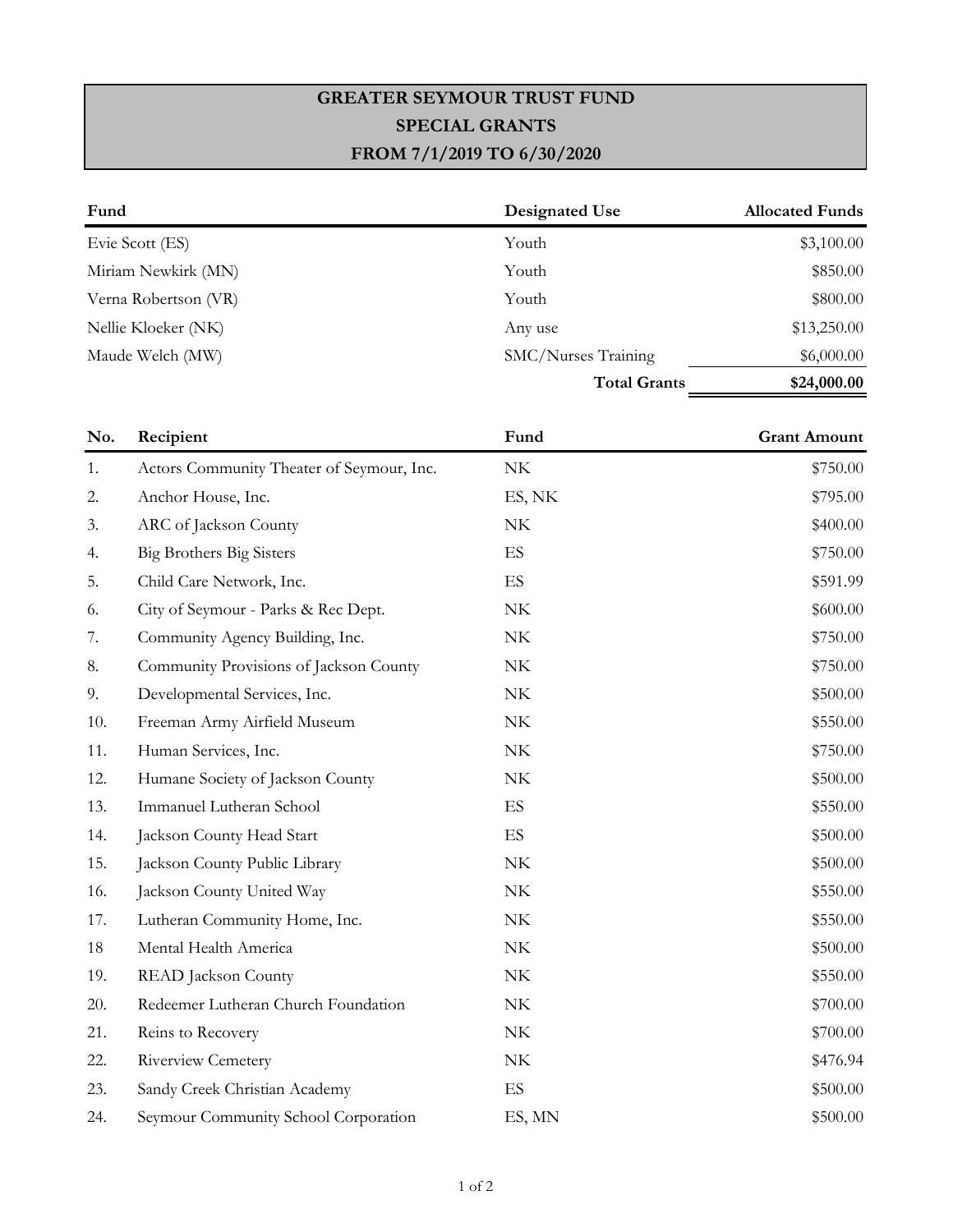# **GREATER SEYMOUR TRUST FUND SPECIAL GRANTS FROM 7/1/2019 TO 6/30/2020**

| No. | Recipient                                | Fund                | <b>Grant Amount</b> |
|-----|------------------------------------------|---------------------|---------------------|
| 25. | Seymour Fire Department                  | NK.                 | \$748.00            |
| 26. | Seymour Municipal Airport Authority      | NK                  | \$500.00            |
| 27. | Seymour Museum                           | NK.                 | \$550.00            |
| 28. | St. Ambrose School                       | MN                  | \$599.99            |
| 29. | Turning Point                            | NK.                 | \$750.00            |
| 30. | Zion Lutheran Church & School            | NK, VR              | \$600.00            |
| 31. | Schneck Medical Center - Nurses Training | МW                  | \$6,000.00          |
|     |                                          | <b>Total Grants</b> | \$24,011.92         |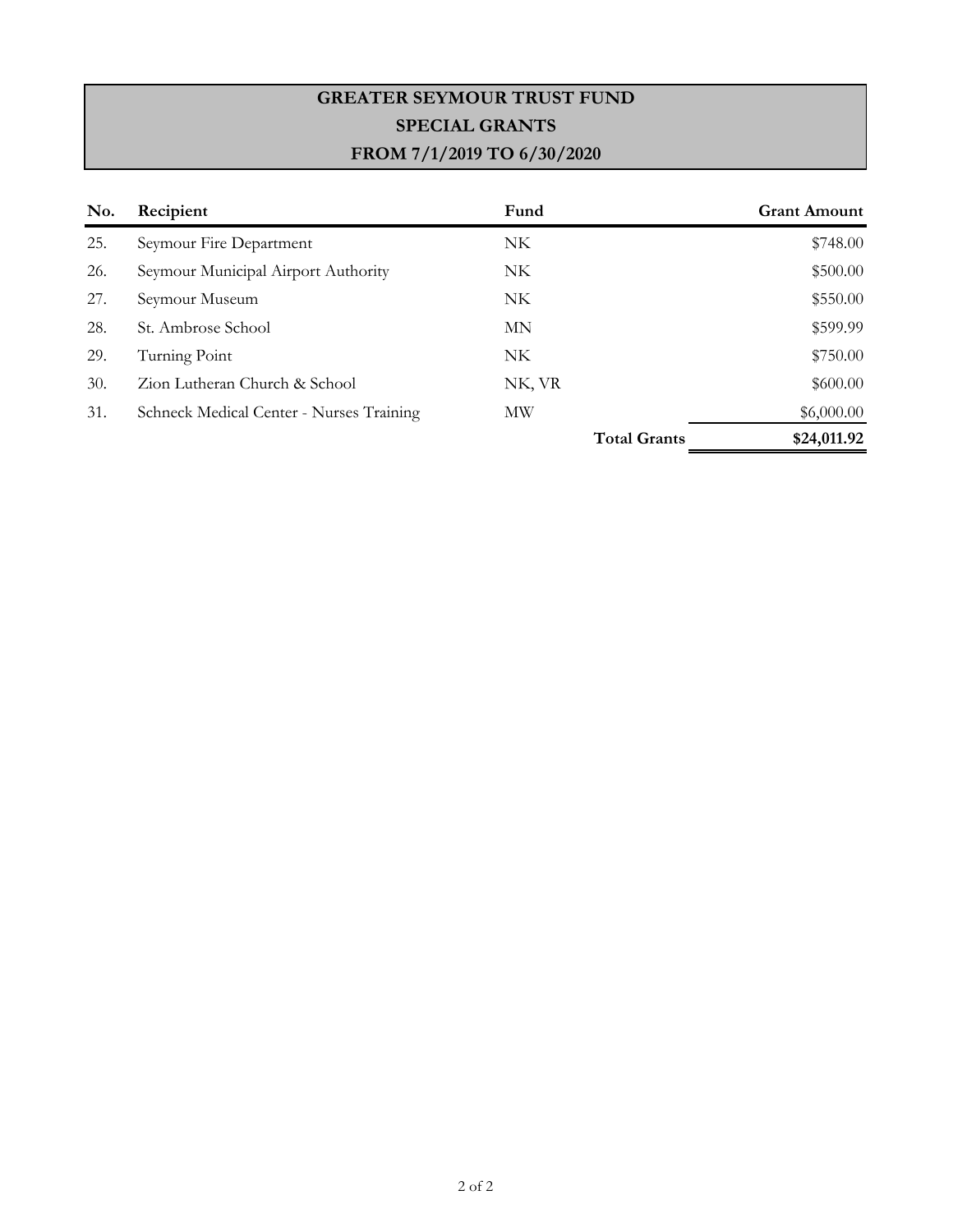### **GREATER SEYMOUR TRUST FUND FIVE-YEAR HISTORY PERFORMANCE HISTORY FROM 6/30/2016 TO 6/30/2020**

|                                                  |                               | 6/30/2016     | 6/30/2017     | 6/30/2018               | 6/30/2019     | 6/30/2020     |
|--------------------------------------------------|-------------------------------|---------------|---------------|-------------------------|---------------|---------------|
| Beginning Market Value                           |                               | \$10,827,605  | \$10,066,544  | \$10,651,666            | \$13,705,135  | \$13,710,744  |
| Contributions                                    |                               | \$20,733      | \$22,299      | \$2,775,358             | \$550         | \$121,770     |
| Contribution - Stock Spin Offs (Zero Cost Basis) |                               | \$0           | \$0           | \$0                     | \$0           | \$71,062      |
| Interest & Dividends                             |                               | \$269,452     | \$235,641     | \$278,941               | \$327,679     | \$289,414     |
| Capital Gain/(Loss)                              |                               | \$263,380     | \$375,592     | \$42,732                | \$275,089     | \$326,186     |
| <b>Trust Fees</b>                                |                               | $(\$87,076)$  | $(\$105,603)$ | $(\$159,586)$           | $(\$168,716)$ | $(\$170,010)$ |
| <b>Investment Advisory Fees</b>                  |                               | $(\$30,114)$  | $(\$30,712)$  | $(\$35,145)$            | $(\$39,448)$  | $(\$38,083)$  |
| <b>Accountant Fees</b>                           |                               | $(\$2,850)$   | $(\$2,220)$   | $(\$2,190)$             | $(\$2,895)$   | $(\$3,800)$   |
| <b>Attorney Fees</b>                             |                               | \$0           | \$0           | \$0                     | \$0           | \$0           |
| Web Site                                         |                               | (\$536)       | \$0           | (\$1,675)               | \$0           | $(\$1,440)$   |
| Taxes                                            |                               | $(\$3,082)$   | $(\$7,196)$   | $(\$6,306)$             | \$0           | $(\$20,321)$  |
| Scholarships, Grants                             |                               | $(\$516,669)$ | $(\$436,332)$ | $(\$589,325)$           | $(\$543,529)$ | $(\$546,938)$ |
| Brochures, Miscellaneous                         |                               | $(\$2,596)$   | (\$4,129)     | $(\$4,965)$             | $(\$3,452)$   | (\$1,735)     |
| Market Fluctuation                               |                               | $(\$671,703)$ | \$537,781     | \$755,631               | \$160,330     | $(\$23,160)$  |
| <b>Ending Market Value</b>                       |                               | \$10,066,544  | \$10,651,666  | \$13,705,135            | \$13,710,744  | \$13,713,689  |
| TOTAL RETURN NET OF FEES*                        |                               | $-2.57\%$     | 10.16%        | 7.34%                   | 4.16%         | 3.40%         |
| TOTAL RETURN*                                    |                               | $-1.42%$      | 11.63%        | 8.99%                   | 5.80%         | 5.02%         |
| Barclays Capital 1-5 Year US Gov't Index         |                               | 2.63%         | $-0.52%$      | $-0.20%$                | 5.34%         | 5.43%         |
| Spliced Equity Index**                           |                               | 0.77%         | 19.08%        | 13.38%                  | 1.79%         | 3.13%         |
| TOTAL INDICES COMPOSITE RETURN                   |                               | 1.51%         | 11.24%        | 7.95%                   | 3.21%         | 4.05%         |
| Equity Allocation at Year-End                    |                               | 63.38%        | 66.30%        | 69.89%                  | 70.88%        | 67.69%        |
|                                                  | Investment Objective: +/- 10% |               |               | Actual: As of 6/30/2020 |               |               |
| Money Market                                     |                               | $3.00\%$      |               | Money Market            | 3.19%         | \$437,866     |
| Fixed                                            |                               | 37.00%        |               | Fixed                   | 29.11%        | \$3,992,685   |
| Equity                                           |                               | $60.00\%$     |               | Equity                  | 67.69%        | \$9,283,138   |
|                                                  |                               | $100.00\%$    |               |                         | $100.00\%$    | \$13,713,689  |
|                                                  | 2016                          | 2017          | 2018          | 2019                    | 2020          | 5-Year Avg.   |
| Total Return Net of Fees                         | $-2.57\%$                     | 10.16%        | 7.34%         | 4.16%                   | 3.40%         | 4.50%         |
| Total Indices Composite Return                   | 1.51%                         | 11.24%        | 7.95%         | $3.21\%$                | 4.05%         | 5.59%         |
| Gross Expenses as Percent***                     | $-1.43%$                      | $-1.43%$      | $-1.89%$      | $-1.52%$                | $-1.67\%$     | $-1.59%$      |

\*Time weighted return calculated by trust accounting system.

\*\*Spliced Equity Index: S&P 500 Index through June 30, 2009. A combination of 40% S&P 500 Index, 5% Russell 2000 Index, 5% S&P MidCap 400 Index, 7% MSCI EAFE Index, and 3% MSCI Emerging Markets Index thereafter.

\*\*\*Gross Expenses consist of Trust Fees, Investment Advisory Fees, and Taxes.